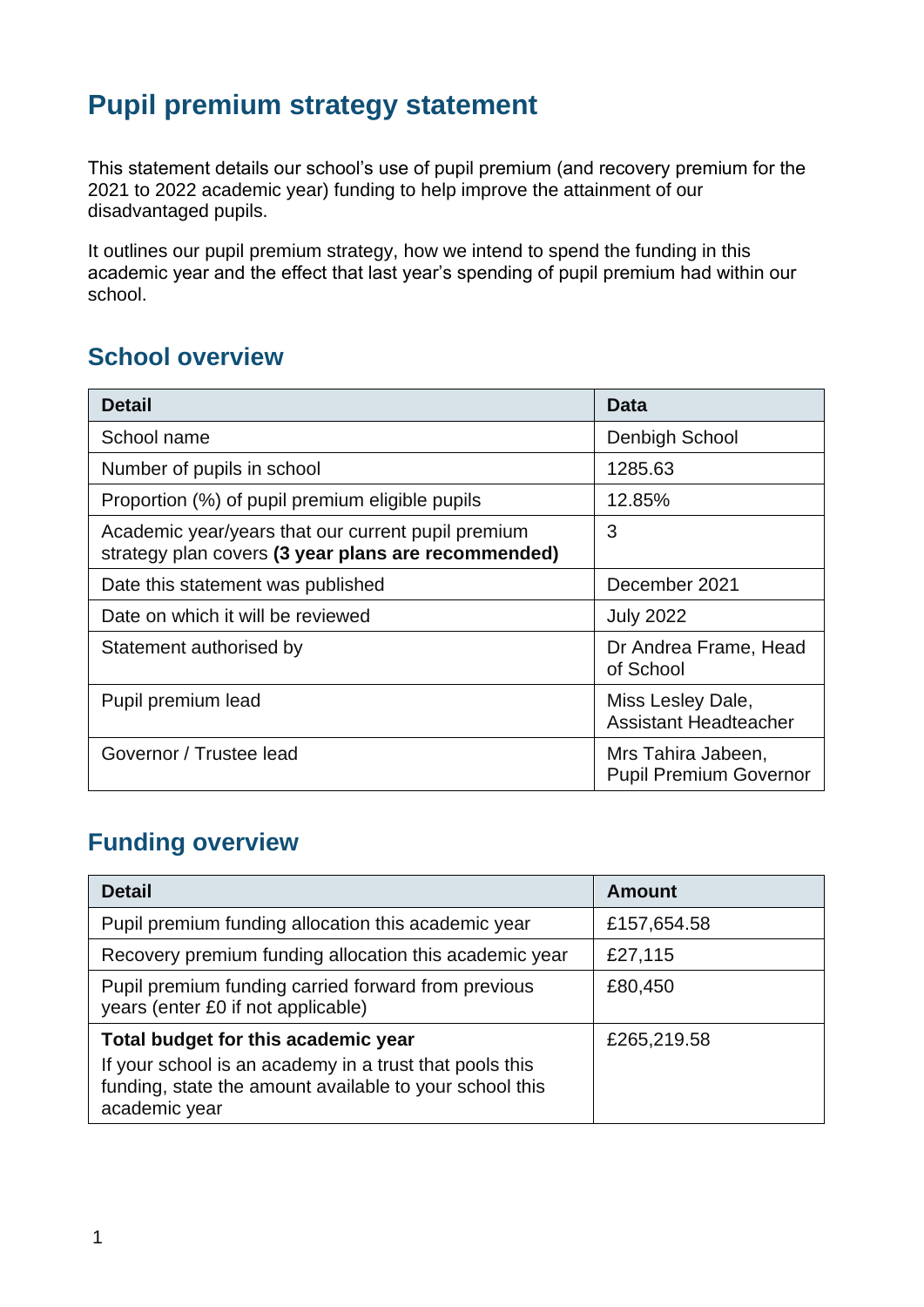# **Part A: Pupil premium strategy plan**

#### **Statement of intent**

Our intention is that all students, irrespective of their background or the challenges they face, make good progress and achieve high attainment across the curriculum.

High-quality teaching is at the heart of our approach, with a focus on areas in which disadvantaged students require the most support. This is proven to have the greatest impact on closing the disadvantage attainment gap and at the same time will benefit the non-disadvantaged students in our school.

We will ensure all disadvantaged students have access to the same high quality, broad and balanced curriculum as the rest of the school. The school's curriculum is rooted in the ebacc and has a strong knowledge emphasis and we will ensure that all students have the same access to this high quality curriculum.

As a school we pride ourselves on the quality and range of our enrichment provision. We want to ensure that all students are able to access this provision and provide support to enable this.

The focus of our pupil premium strategy is to support disadvantaged pupils to achieve that goal, including progress for those who are already high attainers. We will consider the challenges faced by vulnerable pupils, such as those who have a social worker and young carers. The activity we have outlined in this statement is also intended to support their needs, regardless of whether they are disadvantaged or not.

Our approach will be responsive to common challenges and individual needs, rooted in robust diagnostic assessment, not assumptions about the impact of disadvantage. The approaches we have adopted complement each other to help students excel. To ensure they are effective we will:

- ensure disadvantaged students are challenged in the work that they are set
- act early to intervene at the point need is identified
- adopt a whole school approach in which all staff take responsibility for disadvantaged pupils' outcomes and raise expectations of what they can achieve
- ensure that regularly disadvantaged students are identified by teachers and leaders in the school
- ensure disadvantaged students have aspirational targets in line with the rest of the school population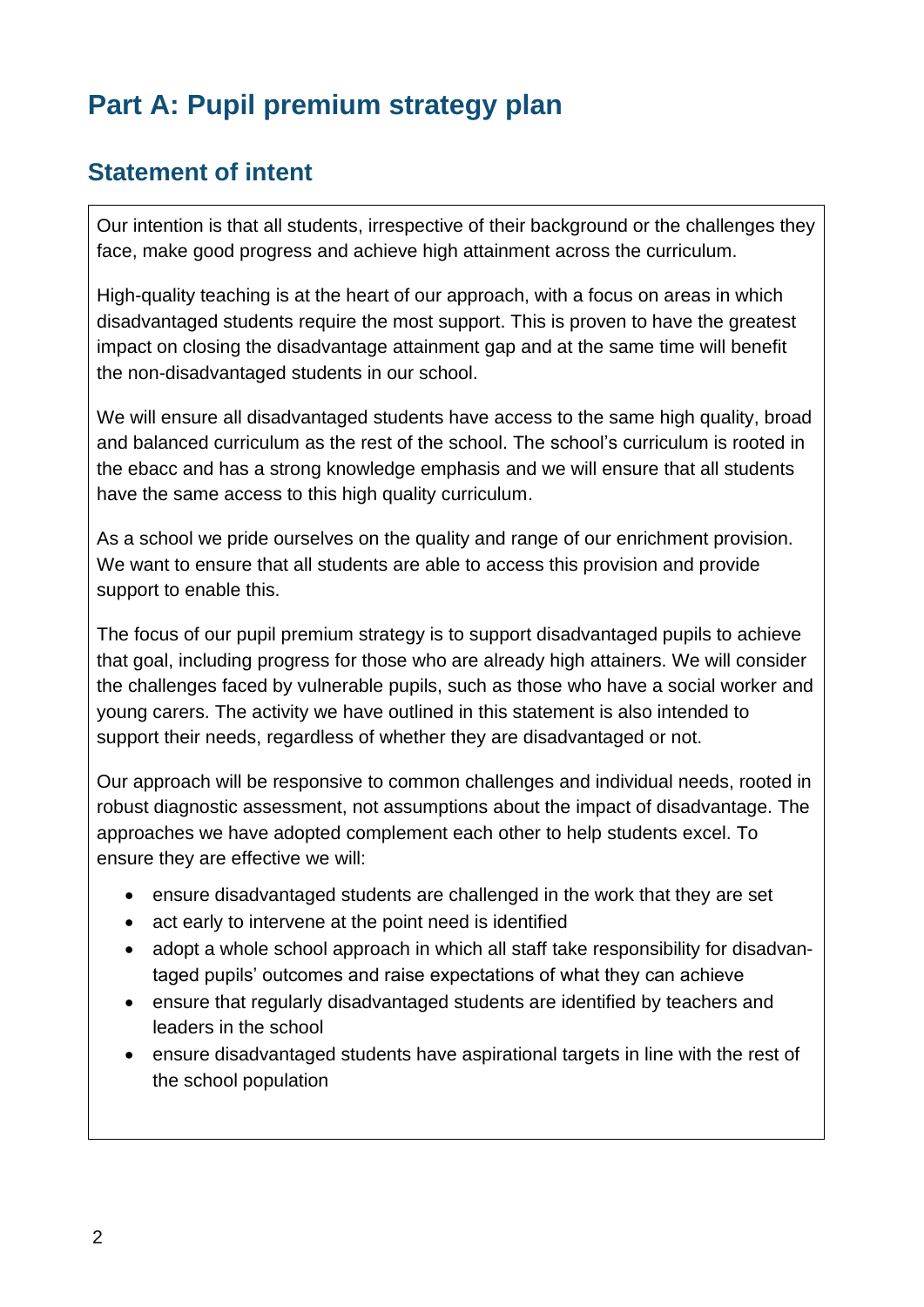## **Challenges**

This details the key challenges to achievement that we have identified among our disadvantaged pupils.

| <b>Challenge</b><br>number | <b>Detail of challenge</b>                                                                                                                                                                                                                                                                                                                                                                                                                                                                                                                                 |
|----------------------------|------------------------------------------------------------------------------------------------------------------------------------------------------------------------------------------------------------------------------------------------------------------------------------------------------------------------------------------------------------------------------------------------------------------------------------------------------------------------------------------------------------------------------------------------------------|
| 1                          | Our data on students' progress indicates that gaps between<br>disadvantaged and non-disadvantaged widen as students move through<br>the school.                                                                                                                                                                                                                                                                                                                                                                                                            |
| $\overline{2}$             | Our assessments, observations and discussions with pupils and families<br>suggest that the education and wellbeing of many of our disadvantaged<br>pupils have been impacted by partial school closures to a greater extent<br>than for other pupils. These findings are backed up by several national<br>studies.                                                                                                                                                                                                                                         |
| 3                          | Our assessments, observations and discussions with pupils and families<br>have identified social and emotional issues for many pupils, such as<br>anxiety, depression (diagnosed by medical professionals) and low self-<br>esteem. This is partly driven by concern about catching up lost learning<br>and exams/future prospects, and the lack of enrichment opportunities<br>due to the pandemic. These challenges particularly affect disadvantaged<br>pupils, including their attainment. There are also additional pressures<br>associated with TAG. |
| 4                          | Impact on attendance post-Covid. Data shows that absence rates are<br>higher amongst disadvantaged students compared to non-<br>disadvantaged. In the current academic year, the attendance rates for<br>disadvantaged students were 88% vs 92% non-disadvantaged students.                                                                                                                                                                                                                                                                                |
| 5                          | Baseline reading tests indicate lower reading ages amongst<br>disadvantaged students. Disadvantaged reading ages are 11 years<br>against a non-disadvantaged reading age of 12.3 years                                                                                                                                                                                                                                                                                                                                                                     |
| 6                          | Data from survey conducted during the lock-down show that<br>disadvantaged students did not engage with their remote learning to the<br>extent that non-disadvantaged students did                                                                                                                                                                                                                                                                                                                                                                         |

#### **Intended outcomes**

This explains the outcomes we are aiming for **by the end of our current strategy plan**, and how we will measure whether they have been achieved.

| Intended outcome                                                   | <b>Success criteria</b>                                                |
|--------------------------------------------------------------------|------------------------------------------------------------------------|
| Improved attainment and progress among                             | By the end of our current plan in 2023/24                              |
| disadvantaged students across the<br>curriculum at the end of KS4. | 2023/24 KS4 outcomes demonstrate that<br>disadvantaged pupils achieve: |
|                                                                    | • an average Attainment 8 score of 5                                   |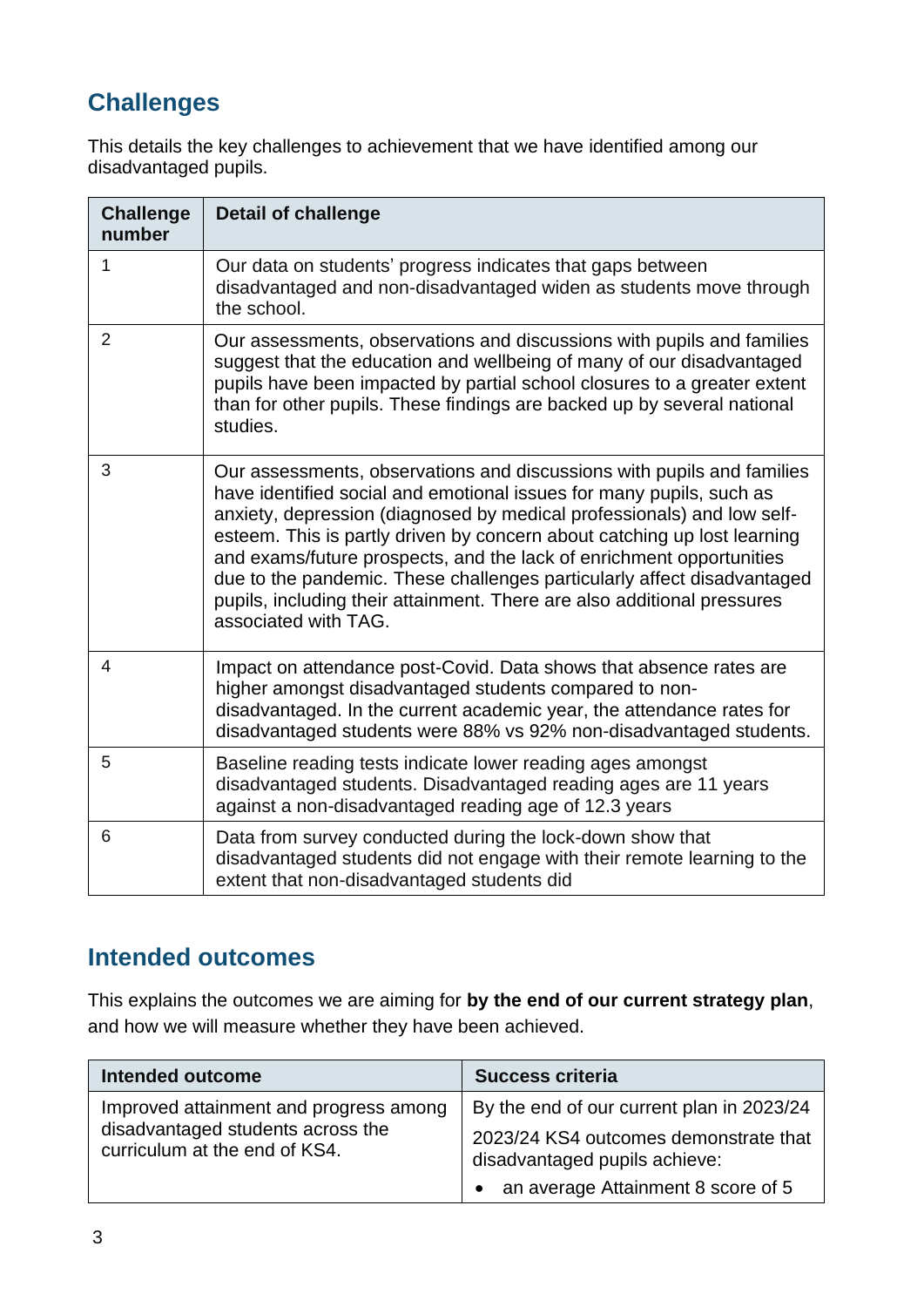|                                                                                                        | an EBacc average point score of 5.5<br>$\bullet$                                                                                                                                                                                                                                                                                                                                                                |
|--------------------------------------------------------------------------------------------------------|-----------------------------------------------------------------------------------------------------------------------------------------------------------------------------------------------------------------------------------------------------------------------------------------------------------------------------------------------------------------------------------------------------------------|
| Improved reading comprehension among<br>disadvantaged pupils across KS3.                               | Reading comprehension tests<br>demonstrate improved comprehension<br>skills among disadvantaged pupils and a<br>smaller disparity between the scores of<br>disadvantaged pupils and their non-<br>disadvantaged peers. Teachers should<br>also have recognised this improvement<br>through engagement in lessons and<br>book scrutiny.<br>By 2023/24 – reading age gaps closed<br>to zero by the end of year 8. |
| Close the progress gap created by the<br>pandemic.                                                     | Close the gap to target for disadvan-<br>taged students so that it is in line with all<br>students.<br>By 2023/24 - progress gap falls to zero                                                                                                                                                                                                                                                                  |
| Increased engagement with extra-curricu-<br>lar provision                                              | Increased engagement with extra-curric-<br>ular provision so that disadvantaged stu-<br>dents engage at the same rate as non-<br>disadvantaged.<br>By 2023/24 - disadvantaged students<br>engage with enrichment activities at the<br>same rate as non-disadvantaged                                                                                                                                            |
| To achieve and sustain improved<br>wellbeing for all pupils, including those<br>who are disadvantaged. | Sustained high levels of wellbeing from<br>2023/24 demonstrated by:<br>qualitative data from student voice,<br>student and parent surveys and<br>teacher observations.                                                                                                                                                                                                                                          |
| To achieve and sustain improved<br>attendance for all pupils, particularly our<br>disadvantaged pupils | Sustained high attendance from 2023/24<br>demonstrated by:<br>the overall attendance rate for all pu-<br>pils being no more than 95%, and the<br>attendance gap between disadvan-<br>taged pupils and their non-disadvan-<br>taged peers being reduced to 0%.                                                                                                                                                   |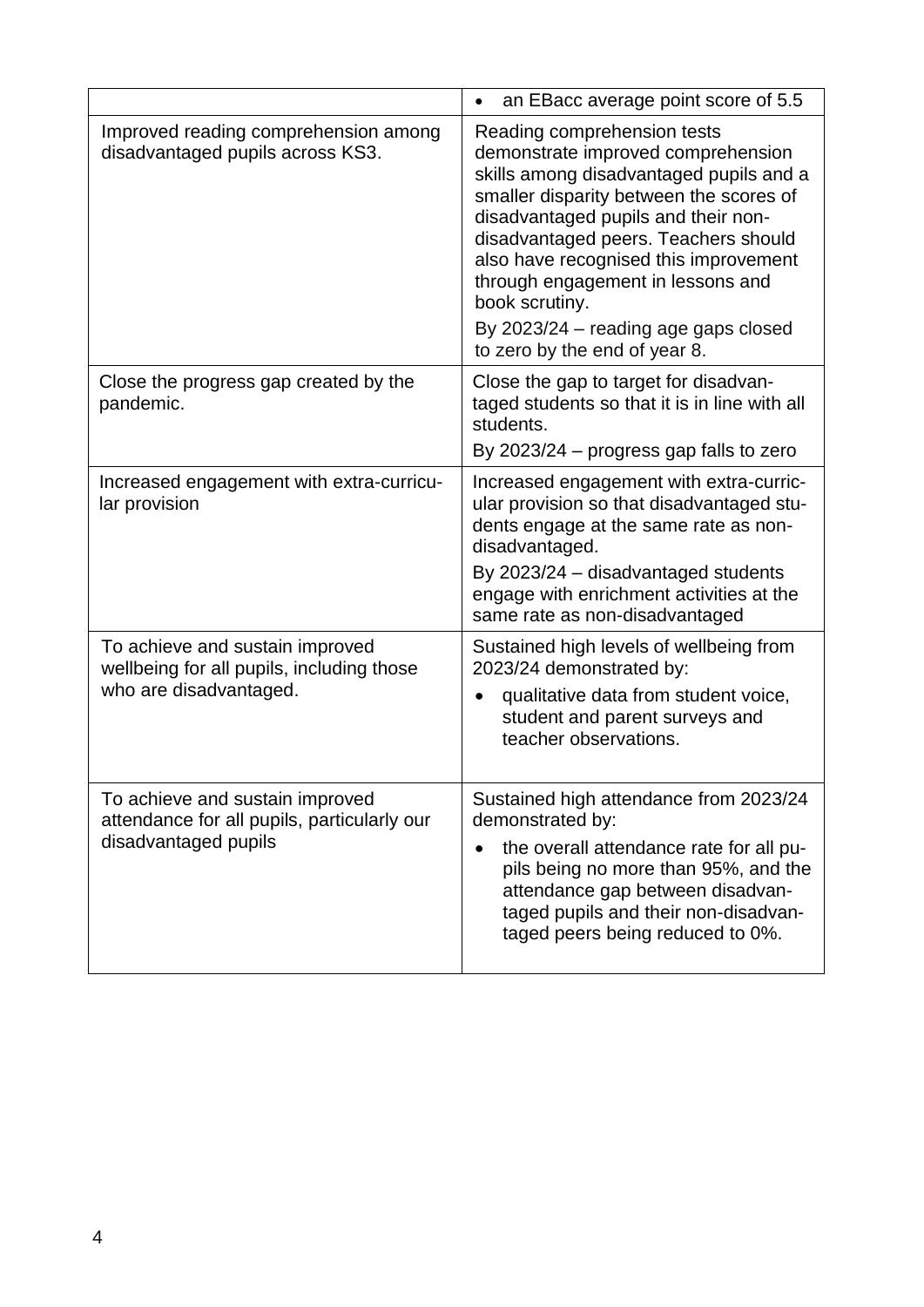## **Activity in this academic year**

This details how we intend to spend our pupil premium (and recovery premium funding) **this academic year** to address the challenges listed above.

#### **Teaching (for example, CPD, recruitment and retention)**

Budgeted cost: £ 30,000

| <b>Activity</b>                                                                                                                                                                                    | Evidence that supports this approach                                                                                                                                                                                                                                                                                                                                                                | <b>Challenge</b><br>number(s)<br>addressed |
|----------------------------------------------------------------------------------------------------------------------------------------------------------------------------------------------------|-----------------------------------------------------------------------------------------------------------------------------------------------------------------------------------------------------------------------------------------------------------------------------------------------------------------------------------------------------------------------------------------------------|--------------------------------------------|
| Purchase of<br>standardised<br>diagnostic<br>assessments.                                                                                                                                          | Standardised tests can provide reliable<br>insights into the specific strengths and<br>weaknesses of each pupil to help ensure they<br>receive the correct additional support through<br>interventions or teacher instruction:<br>Standardised tests   Assessing and<br><b>Monitoring Pupil Progress   Education</b><br><b>Endowment Foundation   EEF</b>                                           | 1, 5                                       |
| Improving literacy in<br>all subject areas in<br>line with<br>recommendations in<br>the EEF Improving<br><b>Literacy in Secondary</b><br>Schools guidance.                                         | Acquiring disciplinary literacy is key for stu-<br>dents as they learn new, more complex con-<br>cepts in each subject:<br><b>Improving Literacy in Secondary Schools</b><br>Reading comprehension, vocabulary and<br>other literacy skills are heavily linked with at-<br>tainment in maths and English:<br>word-gap.pdf (oup.com.cn)                                                              | 5                                          |
| Teachers develop<br><b>Raising Achievement</b><br>Plans following every<br>data cycle.<br>Disadvantaged<br>students explicitly<br>pulled out with<br>strategies to support<br>progress identified. | A personalised approach to pedagogy is most<br>effective in supporting student progress.<br>Ensuring robust discussions around teaching<br>and learning strategies and high quality<br>teaching and learning is vital in securing good<br>progress for all students.<br>https://educationendowmentfoundation.org.uk/sup<br>port-for-schools/school-improvement-planning/1-<br>high-quality-teaching | $\mathbf{1}$                               |
| <b>SISRA and SISRA</b><br>training                                                                                                                                                                 | Tracking the progress of all students to<br>identify those in need of support.<br>Intervening with those students and groups<br>identified.<br>Diagnosing pupils needs is identified as a key<br>strategy by the EEF                                                                                                                                                                                | 1                                          |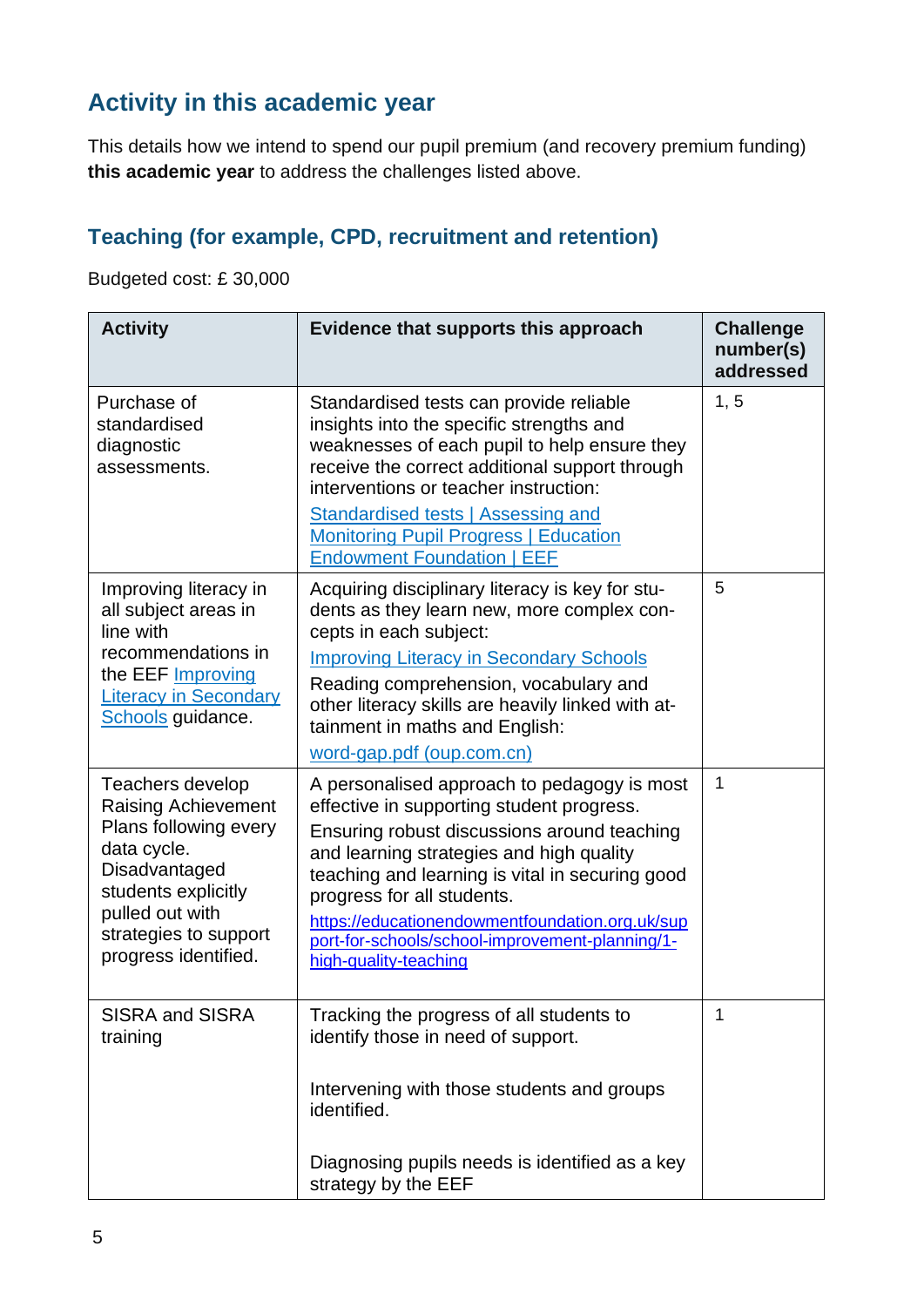|  | https://d2tic4wvo1iusb.cloudfront.net/documents/g<br>uidanceForTeachers/EEF-Guide-to-the-Pupil-<br>Premium-Autumn-2021.pdf |  |
|--|----------------------------------------------------------------------------------------------------------------------------|--|
|--|----------------------------------------------------------------------------------------------------------------------------|--|

#### **Targeted academic support (for example, tutoring, one-to-one support structured interventions)**

Budgeted cost: £ *125,000*

| <b>Activity</b>                                                                             | <b>Evidence that supports this</b><br>approach                                                                                                                                                                                                                                        | <b>Challenge</b><br>number(s)<br>addressed |
|---------------------------------------------------------------------------------------------|---------------------------------------------------------------------------------------------------------------------------------------------------------------------------------------------------------------------------------------------------------------------------------------|--------------------------------------------|
| Independent learning<br>resources to support<br>students in closing<br>gaps in knowledge    | Learning resources can provide<br>students with opportunities to<br>engage in low stakes testing<br>supporting retention of knowledge<br>and helping to close gaps.                                                                                                                   | 1, 2, 3                                    |
|                                                                                             | Self directed learning helps support<br>metacognitive strategies for students<br>and can be an inexpensive method<br>to help pupils become more inde-<br>pendent learners. There is particu-<br>larly strong evidence that it can have<br>a positive impact on maths attain-<br>ment: |                                            |
|                                                                                             | Metacognition and self-regulation  <br><b>Toolkit Strand   Education</b><br><b>Endowment Foundation   EEF</b>                                                                                                                                                                         |                                            |
| Using tutorials to<br>develop study skills,<br>revision and,<br>metacognitive<br>strategies | Self directed learning helps support<br>metacognitive strategies for students<br>and can be an inexpensive method<br>to help pupils become more inde-<br>pendent learners. There is particu-<br>larly strong evidence that it can have<br>a positive impact on maths attain-<br>ment: | 1, 2                                       |
|                                                                                             | Metacognition and self-regulation  <br><b>Toolkit Strand   Education</b><br><b>Endowment Foundation   EEF</b>                                                                                                                                                                         |                                            |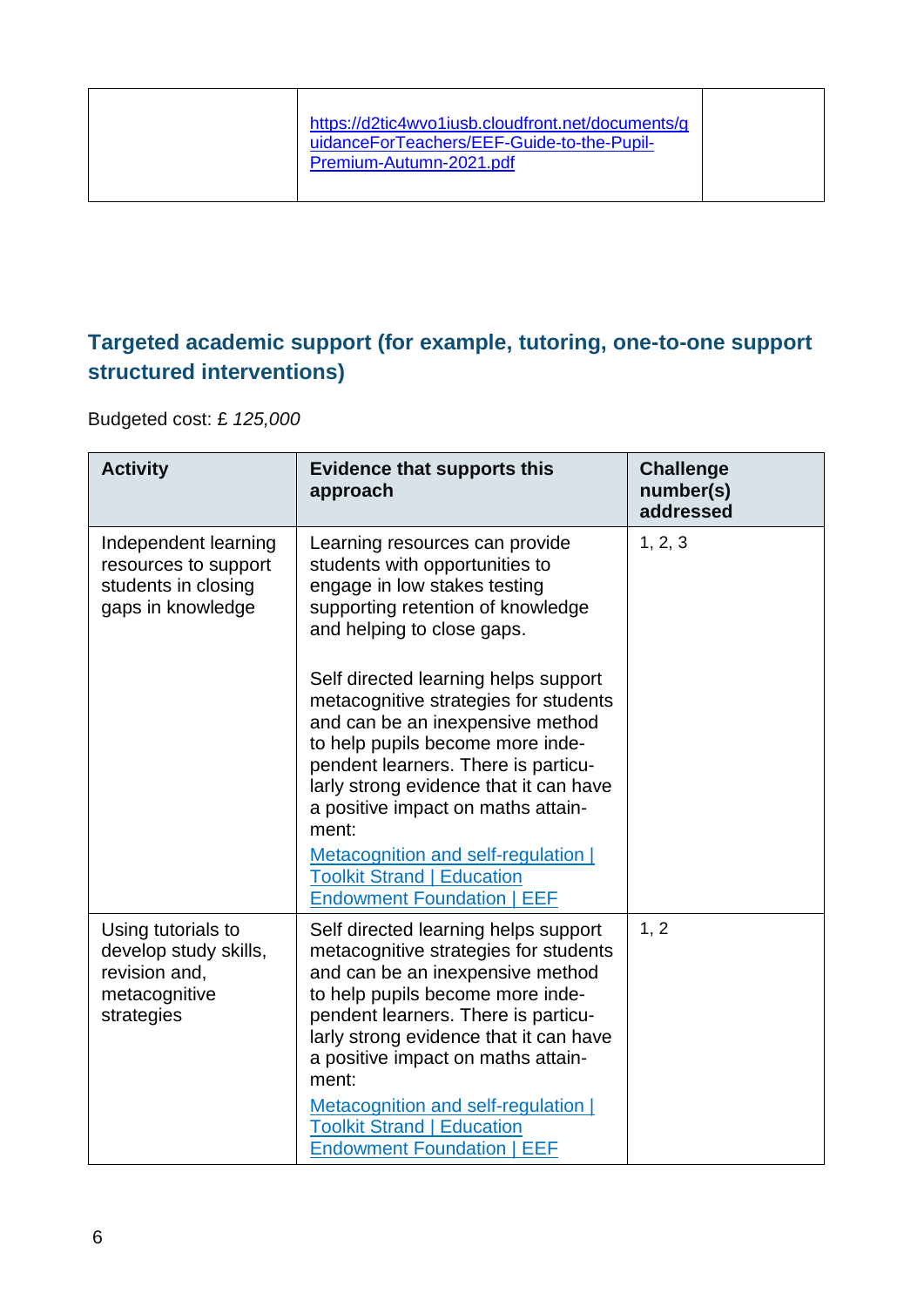| Engaging with the in-<br>school tutoring<br>programme to provide<br>a blend of tuition,<br>mentoring and<br>school-led tutoring for<br>pupils whose<br>education has been<br>most impacted by the<br>pandemic. A<br>significant proportion<br>of the pupils who<br>receive tutoring will<br>be disadvantaged,<br>including those who<br>are high attainers. | Tuition targeted at specific needs<br>and knowledge gaps can be an ef-<br>fective method to support low attain-<br>ing pupils or those falling behind,<br>both one-to-one:<br>One to one tuition   EEF (educa-<br>tionendowmentfoundation.org.uk)<br>And in small groups:<br><b>Small group tuition   Toolkit Strand  </b><br><b>Education Endowment Foundation</b><br><b>EEF</b><br>Reading comprehension strategies<br>can have a positive impact on pupils'<br>ability to understand a text, and this is<br>particularly the case when interven-<br>tions are delivered over a shorter<br>timespan:<br>Reading comprehension strategies  <br><b>Toolkit Strand   Education Endow-</b><br>ment Foundation   EEF | 1, 2    |
|-------------------------------------------------------------------------------------------------------------------------------------------------------------------------------------------------------------------------------------------------------------------------------------------------------------------------------------------------------------|-------------------------------------------------------------------------------------------------------------------------------------------------------------------------------------------------------------------------------------------------------------------------------------------------------------------------------------------------------------------------------------------------------------------------------------------------------------------------------------------------------------------------------------------------------------------------------------------------------------------------------------------------------------------------------------------------------------------|---------|
| <b>Improving Numeracy</b><br>& Literacy groups will<br>be used to target our<br>weakest students                                                                                                                                                                                                                                                            | Numeracy and literacy groups for<br>our weakest students<br>Acquiring disciplinary literacy is key<br>for students as they learn new, more<br>complex concepts in each subject:<br><b>Improving Literacy in Secondary</b><br><b>Schools</b><br>Reading comprehension, vocabulary<br>and other literacy skills are heavily<br>linked with attainment in maths and<br>English:<br>word-gap.pdf (oup.com.cn)                                                                                                                                                                                                                                                                                                         | 1, 2, 5 |

### **Wider strategies (for example, related to attendance, behaviour, wellbeing)**

Budgeted cost: £ 110,000

| <b>Activity</b>                                                                               | Evidence that supports this approach                                                                                                                                   | <b>Challenge</b><br>number(s)<br>addressed |
|-----------------------------------------------------------------------------------------------|------------------------------------------------------------------------------------------------------------------------------------------------------------------------|--------------------------------------------|
| Use of funding to support<br>engagement in enrichment<br>activities, such as music<br>tuition | Enriching education has intrinsic benefits. All<br>children, including those from disadvantaged<br>backgrounds, deserve a well-rounded,<br>culturally rich, education. | 3, 4                                       |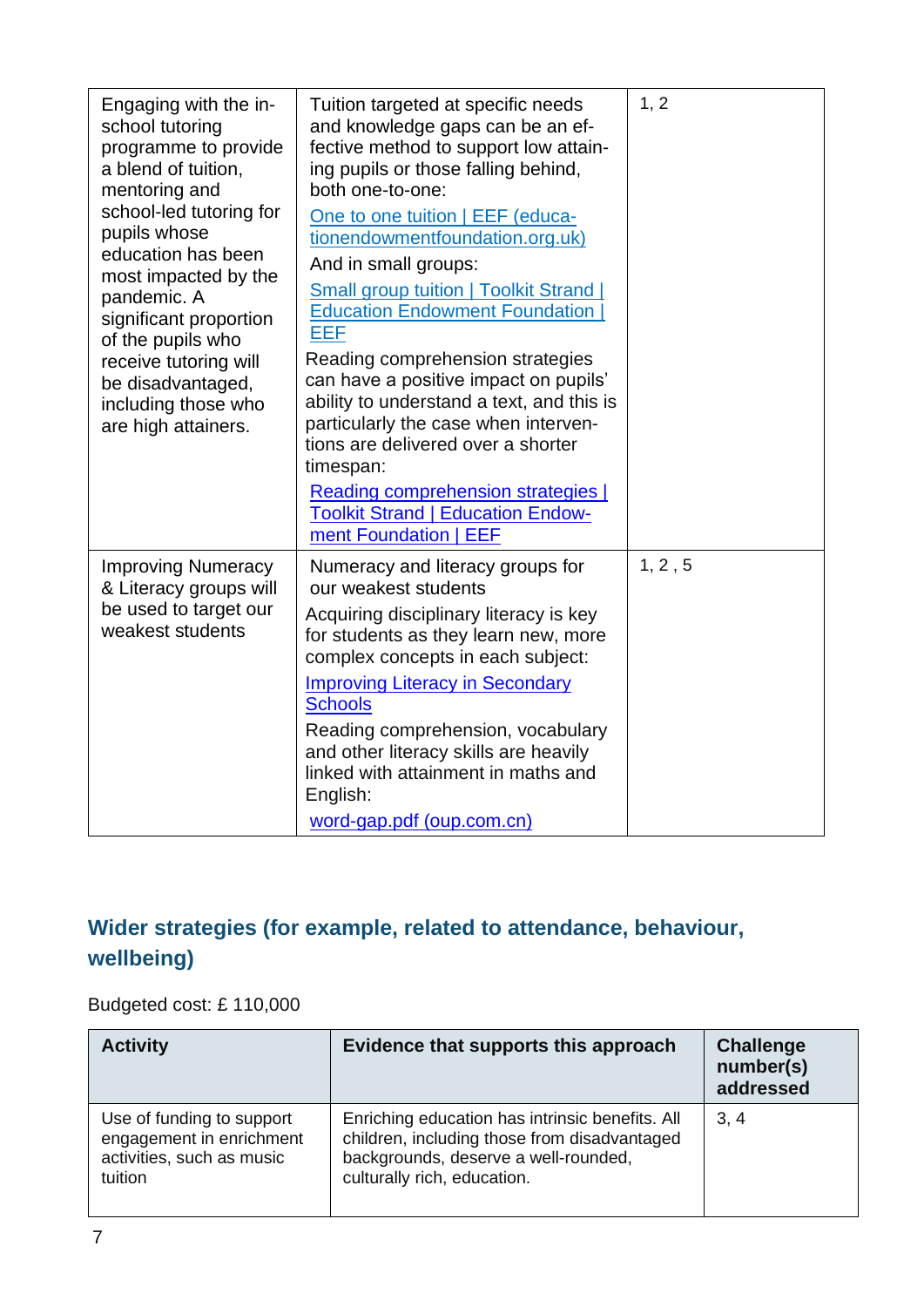|                                                                                                                              | https://educationendowmentfoundation.org.uk<br>/guidance-for-teachers/life-skills-enrichment                                                                                                                                                                                                                                                                                                                                                                                                                                                               |         |
|------------------------------------------------------------------------------------------------------------------------------|------------------------------------------------------------------------------------------------------------------------------------------------------------------------------------------------------------------------------------------------------------------------------------------------------------------------------------------------------------------------------------------------------------------------------------------------------------------------------------------------------------------------------------------------------------|---------|
| <b>Pupil Premium Champion</b><br>employed to support<br>attendance, behaviour and<br>wellbeing, including family<br>liaison. | In schools with a lower proportion of<br>disadvantaged pupils and/or larger year<br>groups, there is a danger that<br>disadvantaged pupils may be getting 'lost'<br>in the system. Potential solutions include<br>improved monitoring of progress and<br>providing individualised learning support<br>for disadvantaged pupils.<br>https://assets.publishing.service.gov.uk/gover<br>nment/uploads/system/uploads/attachment_d<br>ata/file/473976/DFE-<br>RS411_Supporting_the_attainment_of_disad<br>vantaged_pupils_-<br>briefing for school leaders.pdf | 1, 3, 4 |
| <b>Mentoring support</b>                                                                                                     | Mentoring support - Some studies have<br>found more positive impacts for pupils<br>from disadvantaged backgrounds, and for<br>non-academic outcomes such as attitudes<br>to school, attendance and behaviour.<br>https://educationendowmentfoundation.or<br>g.uk/education-evidence/teaching-<br>learning-toolkit/mentoring                                                                                                                                                                                                                                | 1, 3, 4 |
| After school provision                                                                                                       | There is some evidence to suggest that<br>disadvantaged pupils might benefit more<br>from additional school time.<br>https://educationendowmentfoundation.or<br>g.uk/education-evidence/teaching-<br>learning-toolkit/extending-school-time                                                                                                                                                                                                                                                                                                                | 1, 3, 4 |
| Breakfast provision @ 50%<br>take up rate                                                                                    | New research by IFS researchers in<br>collaboration with the National Children's<br>Bureau finds that offering relatively<br>disadvantaged primary schools in<br>England support to establish a universal,<br>free, before-school breakfast club can<br>improve pupils' academic attainment.<br>https://ifs.org.uk/publications/8714                                                                                                                                                                                                                       | 4       |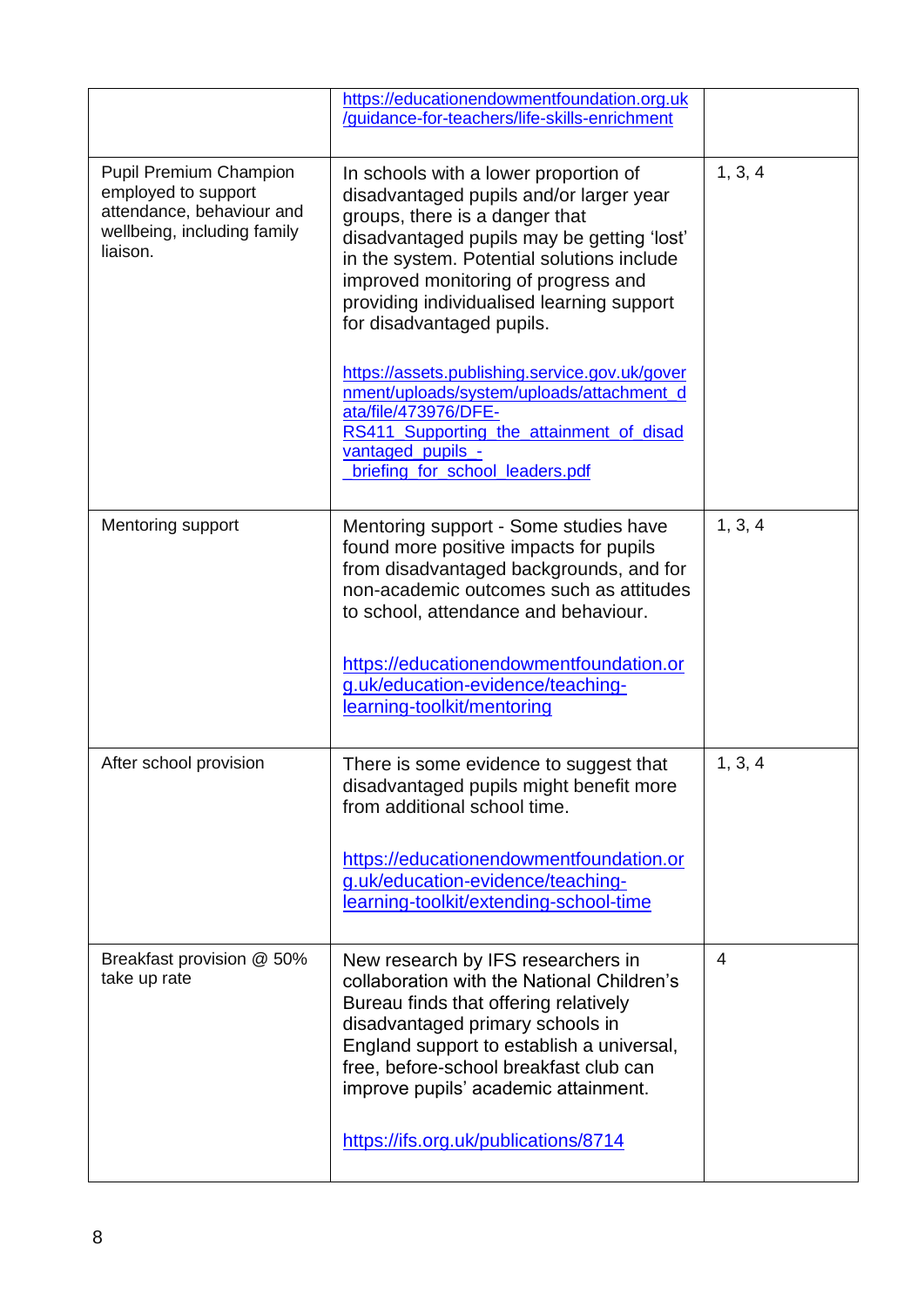| Careers guidance                                                                                                                                                                                | A school's careers programme should<br>actively seek to challenge stereotypical<br>thinking and raise aspirations<br>https://www.goodcareerguidance.org.uk/c<br>ase-study/addressing-the-needs-of-each-<br><b>pupil</b> | 1   |
|-------------------------------------------------------------------------------------------------------------------------------------------------------------------------------------------------|-------------------------------------------------------------------------------------------------------------------------------------------------------------------------------------------------------------------------|-----|
| Embedding principles of<br>good practice set out in<br><b>DfE's Improving School</b><br>Attendance advice.<br>Attendance/support<br>officers are in place to<br>work on improving<br>attendance | The DfE guidance has been informed by<br>engagement with schools that have<br>significantly reduced persistent absence<br>levels.                                                                                       | 4   |
| Contingency fund for acute<br><b>issues</b>                                                                                                                                                     | Based on our experiences and those of<br>similar schools to ours, we have identified<br>a need to set a small amount of funding<br>aside to respond quickly to needs that<br>have not yet been identified.              | All |

**Total budgeted cost: £** *265,000*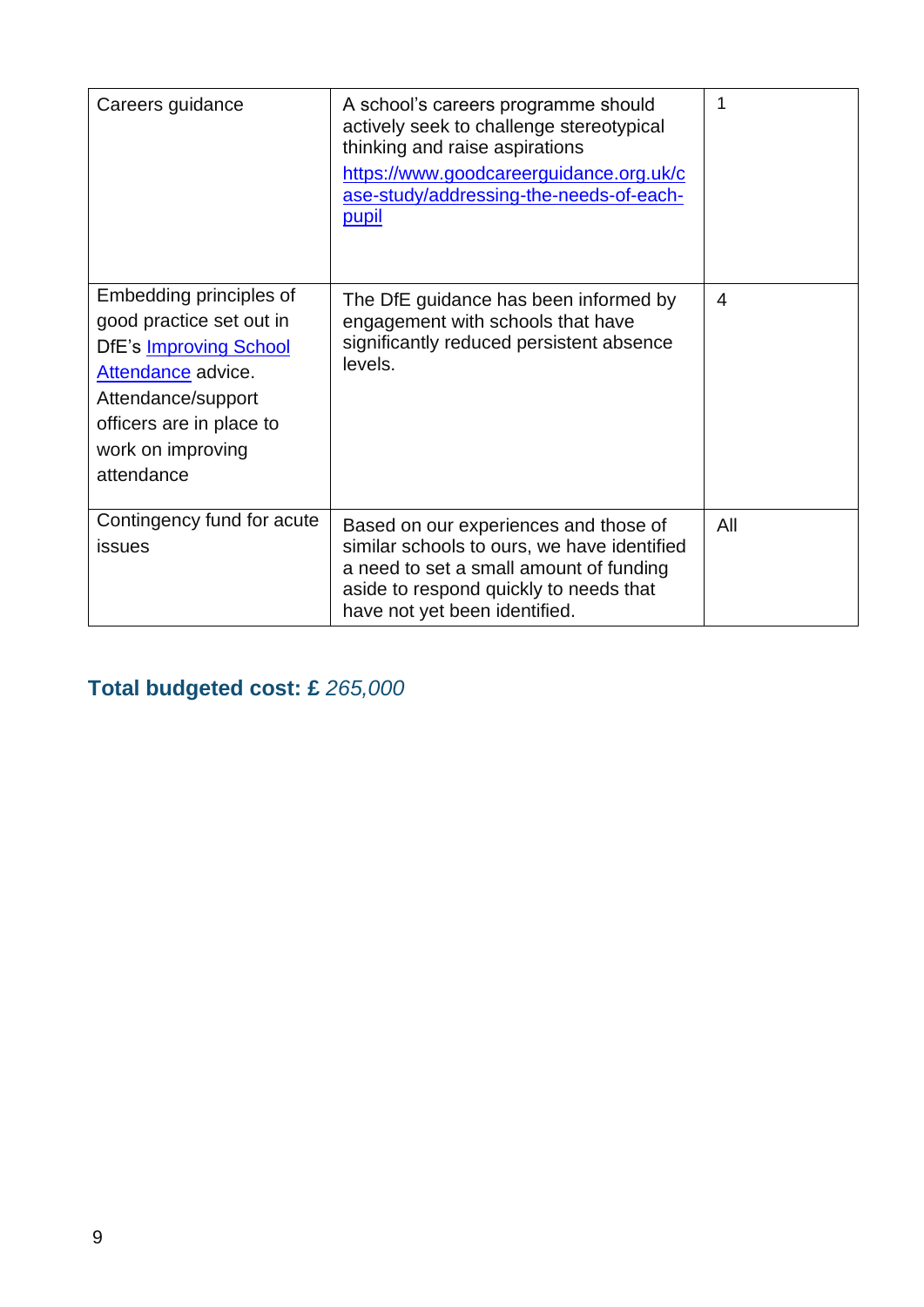# **Part B: Review of outcomes in the previous academic year**

#### **Pupil premium strategy outcomes**

This details the impact that our pupil premium activity had on pupils in the 2020 to 2021 academic year.

#### *Gaps between disadvantaged students and non-disadvantaged*

Our internal assessments during 2020/21 suggested that the performance of disadvantaged pupils was lower than in the pre-pandemic years in key areas of the curriculum including English and Maths. EBacc entry for disadvantaged students was 53%, which is 3% lower than in the previous year.

A key focus of our pupil premium strategy as always included raising the attainment of our disadvantaged pupils. Usually, following each of our three data cycle entries all teachers identify key pupil premium students in each class they teach who is underachieving. We then have designated time to discuss teaching and learning strategies that may benefit these students. The strategies are then implemented in the classroom and reviewed at the next data cycle. Sadly, due to covid this was not possible for much of last year.

Our assessment of the reasons for these outcomes points primarily to Covid-19 impact, which disrupted all of our subject areas to varying degrees but especially practical subjects and MFL. As evidenced in schools across the country, partial closure was most detrimental to our disadvantaged pupils, and they were not able to benefit from our pupil premium funded improvements to teaching and targeted interventions to the degree that we intended. The impact was mitigated by our resolution to maintain a high-quality curriculum, including during periods of closure through the use of TEAMs to teach remote lessons and provide a platform for accessing and submitting work. In order to ensure all students could access remote learning we ensured all our pupil premium students were given a device to use at home.

Although overall attendance in 2020/21 was lower than in the preceding years at 91%%, it was higher than the national average. At times when all pupils were expected to attend school, absence among disadvantaged pupils was 4% higher than their peers. Consequently, attendance remains a focus of our planning.

Our assessments demonstrated that pupil engagement, wellbeing and mental health were significantly impacted last year, primarily due to COVID-19-related issues. The impact was particularly acute for disadvantaged pupils. We used pupil premium funding to provide wellbeing and educational support in the form of providing breakfasts, mentoring, additional revision classes, extending provision for students to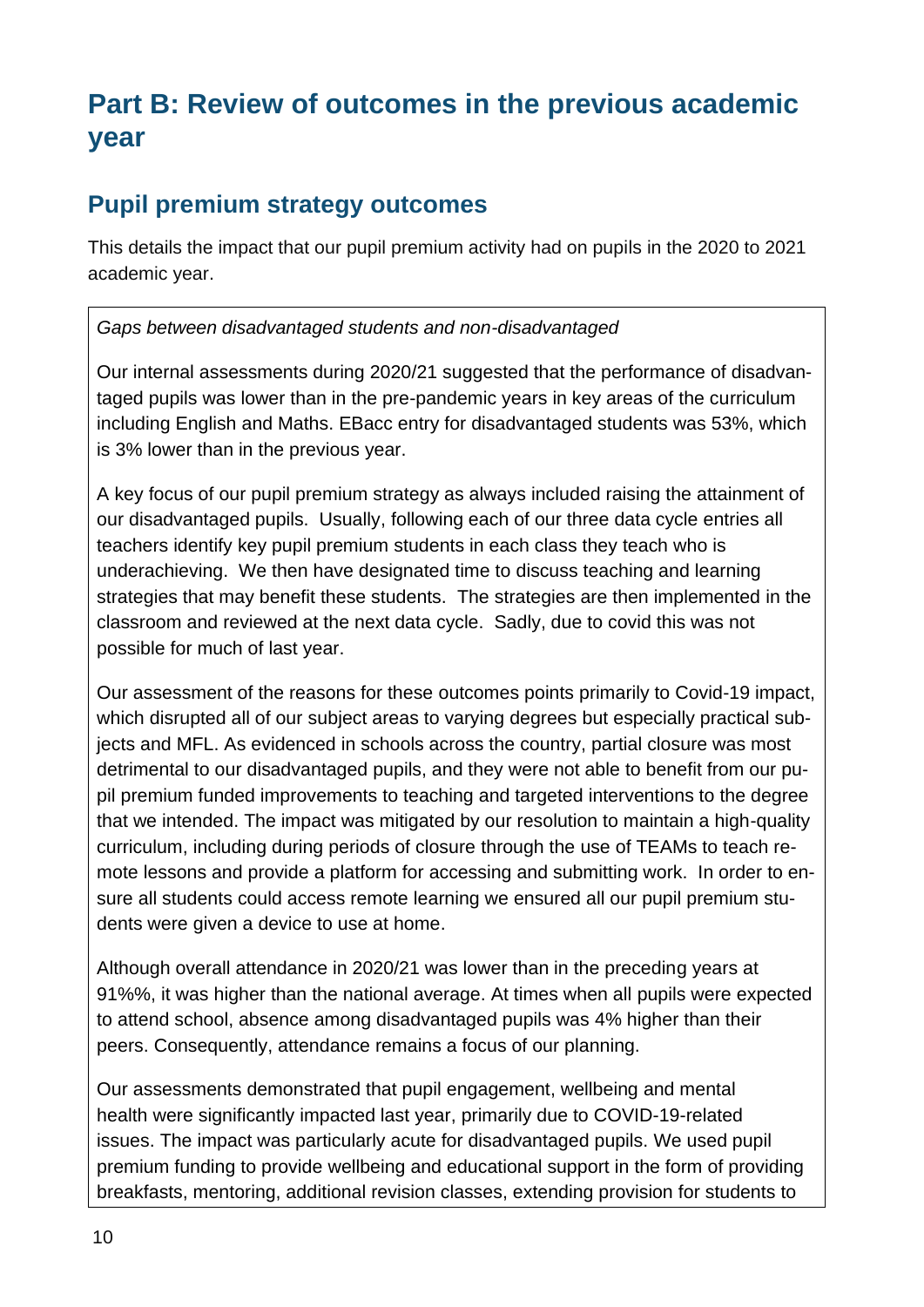remain supervised and in school working beyond our normal closure time, purchasing additional revision and study materials for students to use as well as educational psychologist support where needed. We are building on this approach in our new plan.

As a school we were very aware of the reduced opportunities all students faced during the pandemic lockdowns and we have been very keen to promote the engagement of our disadvantaged students in our enrichment programme which we were able to resume in the summer term. We believe this is really important in terms of wellbeing, engagement and gaining life skills. We were really pleased that we exceeded our target for recruiting disadvantaged students to take part in the Duke of Edinburgh's Award with 65% of year 9 pupil premium students signing up for their Bronze Award. We were also pleased to be able to continue funding peripatetic music lessons for disadvantaged students.